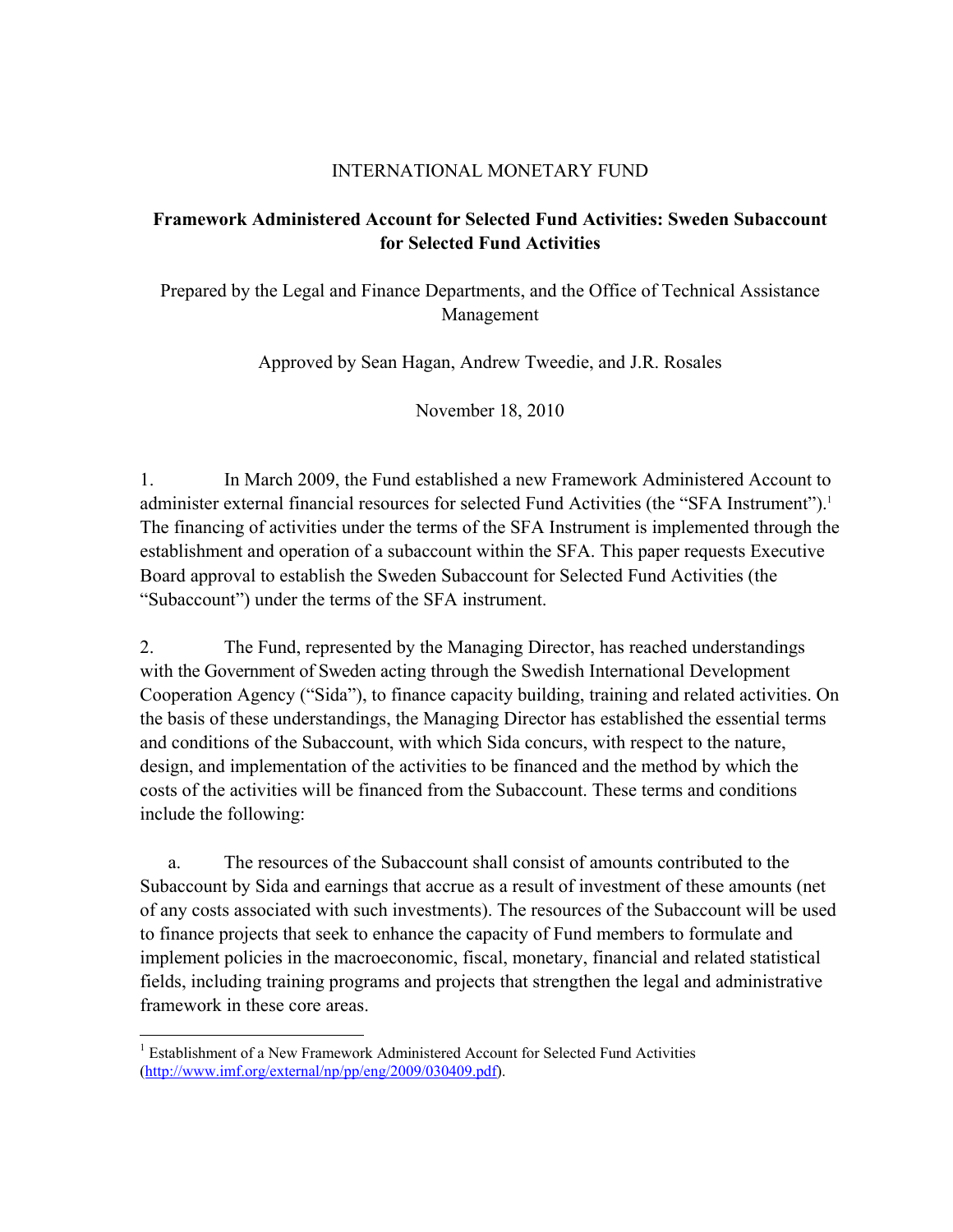b. Sida and the Fund shall reach understandings upon operational features related to the activities to be financed from the Subaccount, consistent with the understandings that have been reached between Sida and the Fund and the Instrument governing the SFA.

 c. Resources will be placed in the Subaccount by Sida on the basis of Letters of Understandings signed between Sida and the Fund relating to specific activities to be undertaken. The Subaccount will permit Sida to transfer resources from the Subaccount to any subaccount under the SFA.

 d. To help defray the expenses incurred by the Fund in the management of the Subaccount that it will finance, reimbursement equal to 7 percent of the expenses financed by the Subaccount will be paid to the Fund from the Subaccount.

3. The essential terms and conditions of the Subaccount are consistent with the terms and conditions of the SFA Instrument, and the activities to be financed from the Subaccount are consistent with the purposes of the Fund. Accordingly, it is proposed that the Executive Board approve the establishment of the Subaccount.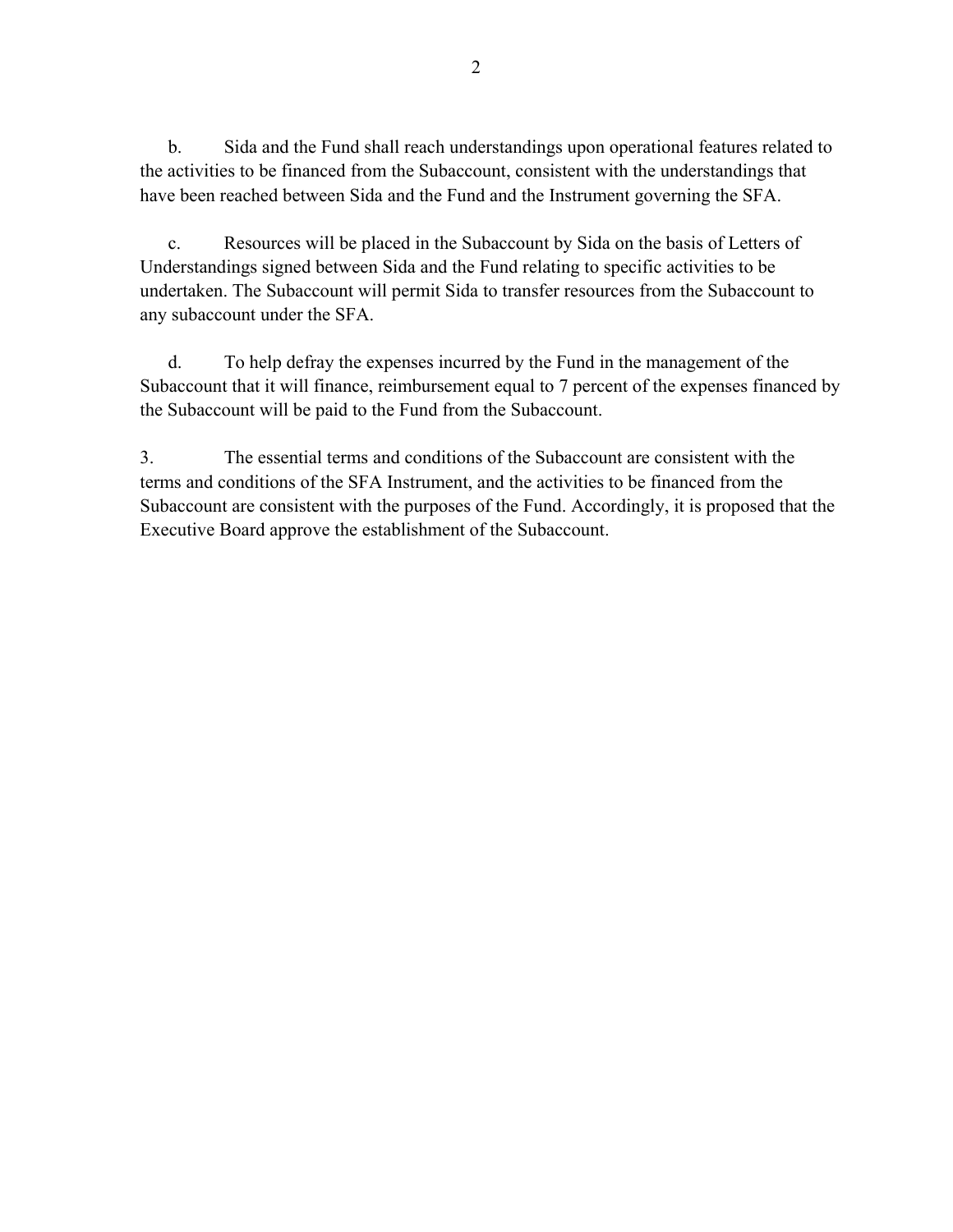## **Attachment**

List of Subaccounts established under the Framework Administered Account for Selected Fund Activities:

1. "Central America, Panama, and the Dominican Republic Technical Assistance Center (CAPTAC-DR) Subaccount" (http://www.imf.org/external/np/pp/eng/2009/032709a.pdf).

2. "Anti-Money Laundering and Combating the Financing of Terrorism (AML/CFT) Subaccount" (http://www.imf.org/external/np/pp/eng/2009/032709.pdf).

3. "East Africa Regional Technical Assistance Center (AFRITAC East) Subaccount" (http://www.imf.org/external/np/pp/eng/2009/091509A.pdf).

4. "West Africa Regional Technical Assistance Center (AFRITAC West) Subaccount" (http://www.imf.org/external/np/pp/eng/2009/091509b.pdf ).

5. "Switzerland Subaccount for Selected Fund Activities" (http://www.imf.org/external/pp/longres.aspx?id=4392).

6. "Germany Subaccount for Selected Fund Activities" (http://www.imf.org/external/pp/longres.aspx?id=4393).

7. "European Investment Bank Subaccount for Selected Fund Activities" (http://www.imf.org/external/pp/longres.aspx?id=4394).

8. "The Socialist People's Libyan Arab Jamahiriya Subaccount for Selected Fund Activities" (http://www.imf.org/external/pp/longres.aspx?id=4395).

9. "European Commission Subaccount for Selected Fund Activities" (http://www.imf.org/external/pp/longres.aspx?id=4396).

10. "Kingdom of the Netherlands—Netherlands Subaccount for Selected Fund Activities"

(http://www.imf.org/external/np/pp/eng/2009/112009.pdf).

11. "Middle East Regional Technical Assistance Center (METAC) Subaccount" (http://www.imf.org/external/np/pp/eng/2009/121509a.pdf).

12. "Norway Subaccount for Selected Fund Activities" (http://www.imf.org/external/np/pp/eng/2010/010810a.pdf)

13. "United Kingdom Department for International Development Subaccount for Selected Fund Activities" (http://www.imf.org/external/np/pp/eng/2010/032210.pdf